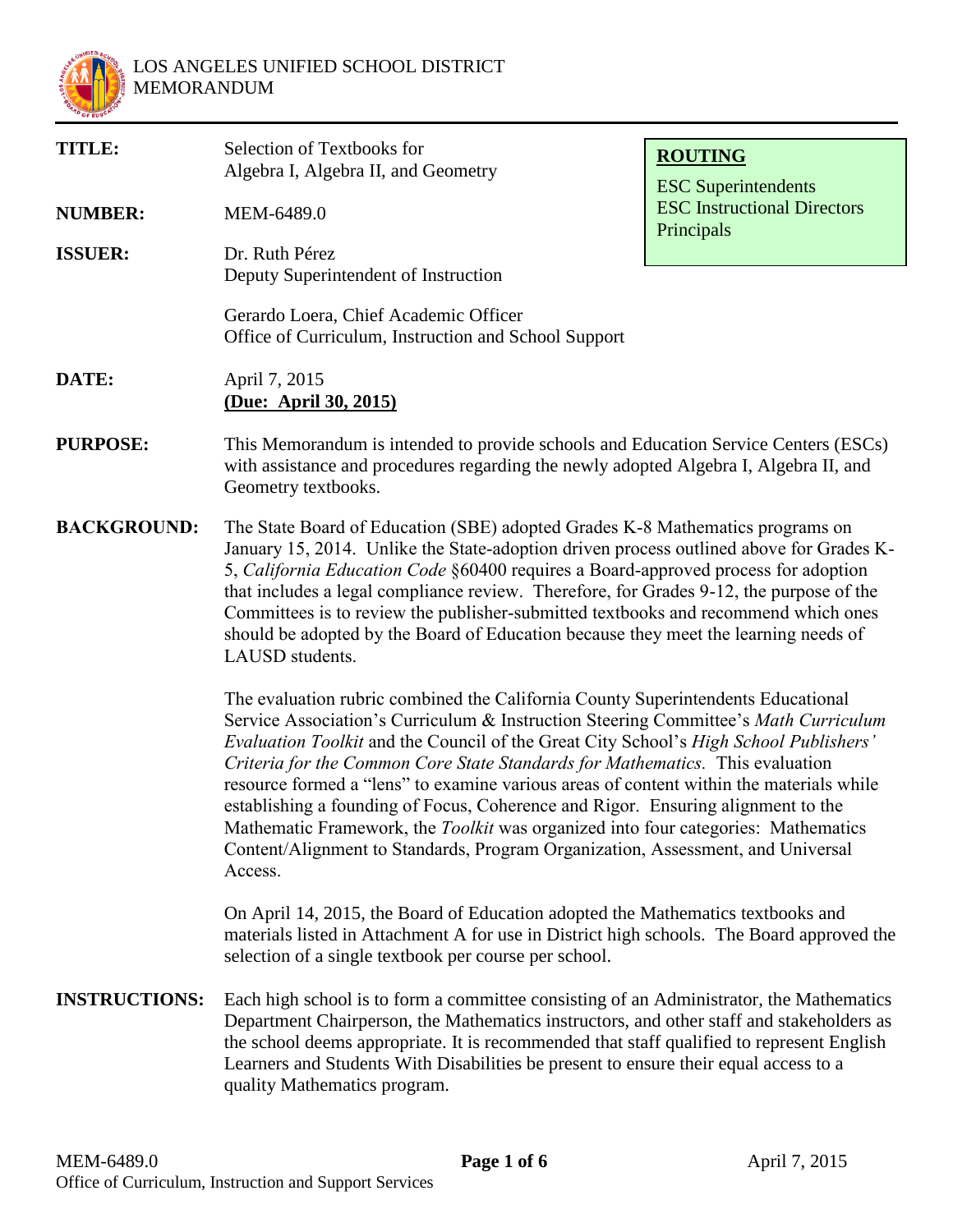

Middle schools offering Algebra I and Geometry should follow the procedure outlined above for high schools.

In addition**,** to proactively safeguard against potential conflicts of interest, each committee member must complete Form 700 and the Conflict Management form (Attachment C). Individuals with a conflict of interest may **not** serve on the committee. The original completed Form 700 should be submitted to the Ethics Office by the principal. The principal should keep the Conflict Management form on file.

This committee will review the adopted materials for each Mathematics course and must reach consensus to select a single text for use by teachers in each course.

As part of the selection process, school committees must consider the disaggregated data of student performance on the Mathematics CST, academic background and experience of the Mathematics instructors, the academic rigor of the textbooks, the appropriateness of the textbooks for English Language Learners, Standard English Learners, Students With Disabilities, and students identified as GATE, in addition to coverage of the Common Core State Standards in Mathematics (content and mathematical practices) with California additions in each textbook.

The ESCs will assist the high schools in the formation of these committees. Secondary Mathematics will provide the ESCs detailed reviews of the Board adopted textbooks to share with the schools. The ESCs will help the schools obtain examination copies of textbooks from the publishers. Publishers have been advised not to visit schools individually. Secondary Mathematics will coordinate any requested publisher presentations at the ESC.

Once the selection committee has made its choices, the principal will complete Attachment B, Selection of Algebra I, Algebra II, and Geometry Textbooks Checklist, and return it to Integrated Library & Textbook Support Services **no later than Thursday, April 30, 2015**. Orders will be placed for each school per the projected student enrollment in each grade level discussed at each school's Textbook Order Roadshow meeting.

Principals in schools with **year-round** calendars must inventory existing Mathematics textbooks needs for July 1, 2015. If and when shortages are identified, ESC staff must work with traditional calendar schools to identify inventory that can be moved into yearround schools the first week of July or sooner, so that each student has a book for home and school use for the summer track. Since all schools will be receiving the new adoption as soon as orders and deliveries can be completed, traditional school staff should not hesitate to move inventory to year-round schools as needed.

**ASSISTANCE:** For assistance, contact Esther Sinofsky, Administrative Coordinator, Integrated Library & Textbook Support Services at (213) 241-1236; Textbook Services at (213) 241-2733; or, Laura Cervantes, Coordinator, Secondary Mathematics, at (213) 241-2071.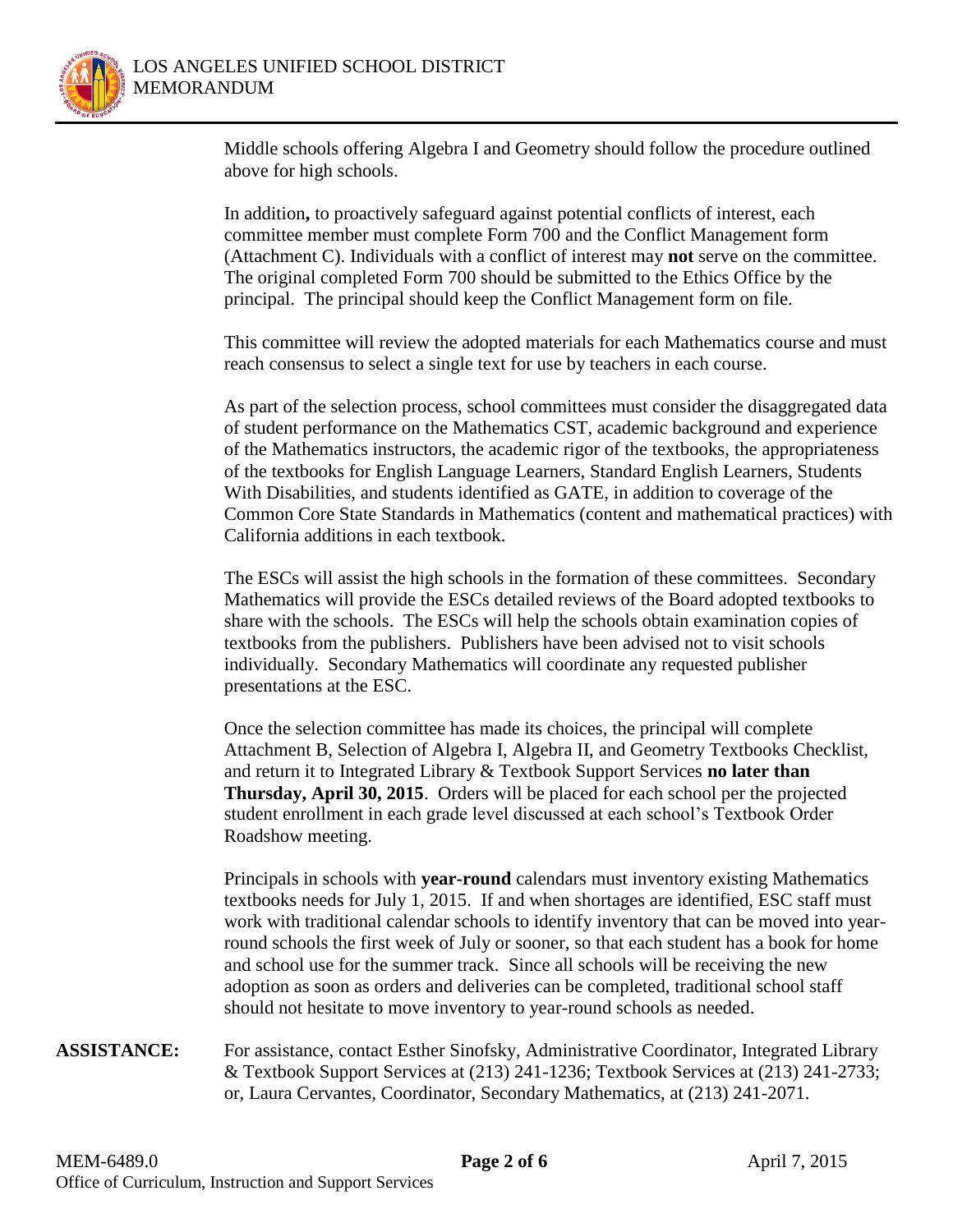

## Attachment A

# ADOPTED ALGEBRA I, ALGEBRA II, AND GEOMETRY

| Algebra I                                         |                             |  |  |
|---------------------------------------------------|-----------------------------|--|--|
| Publisher                                         | Title                       |  |  |
| Big Ideas Learning -<br>Houghton Mifflin Harcourt | Big Ideas Algebra I         |  |  |
| <b>College Preparatory</b><br>Mathematics         | Core Connections, Algebra I |  |  |
| The College Board                                 | Springboard Algebra I       |  |  |

| Algebra II                                |                              |  |  |  |
|-------------------------------------------|------------------------------|--|--|--|
| Publisher                                 | Title                        |  |  |  |
| Big Ideas Learning                        | Big Ideas Algebra II         |  |  |  |
| <b>College Preparatory</b><br>Mathematics | Core Connections, Algebra II |  |  |  |
| The College Board                         | Springboard Algebra II       |  |  |  |

| Geometry                                                |                            |  |  |
|---------------------------------------------------------|----------------------------|--|--|
| Publisher                                               | Title                      |  |  |
| Big Ideas Learning-<br><b>Houghton Mifflin Harcourt</b> | <b>Big Ideas Geometry</b>  |  |  |
| <b>College Preparatory</b><br>Mathematics               | Core Connections, Geometry |  |  |
| The College Board                                       | Springboard Geometry       |  |  |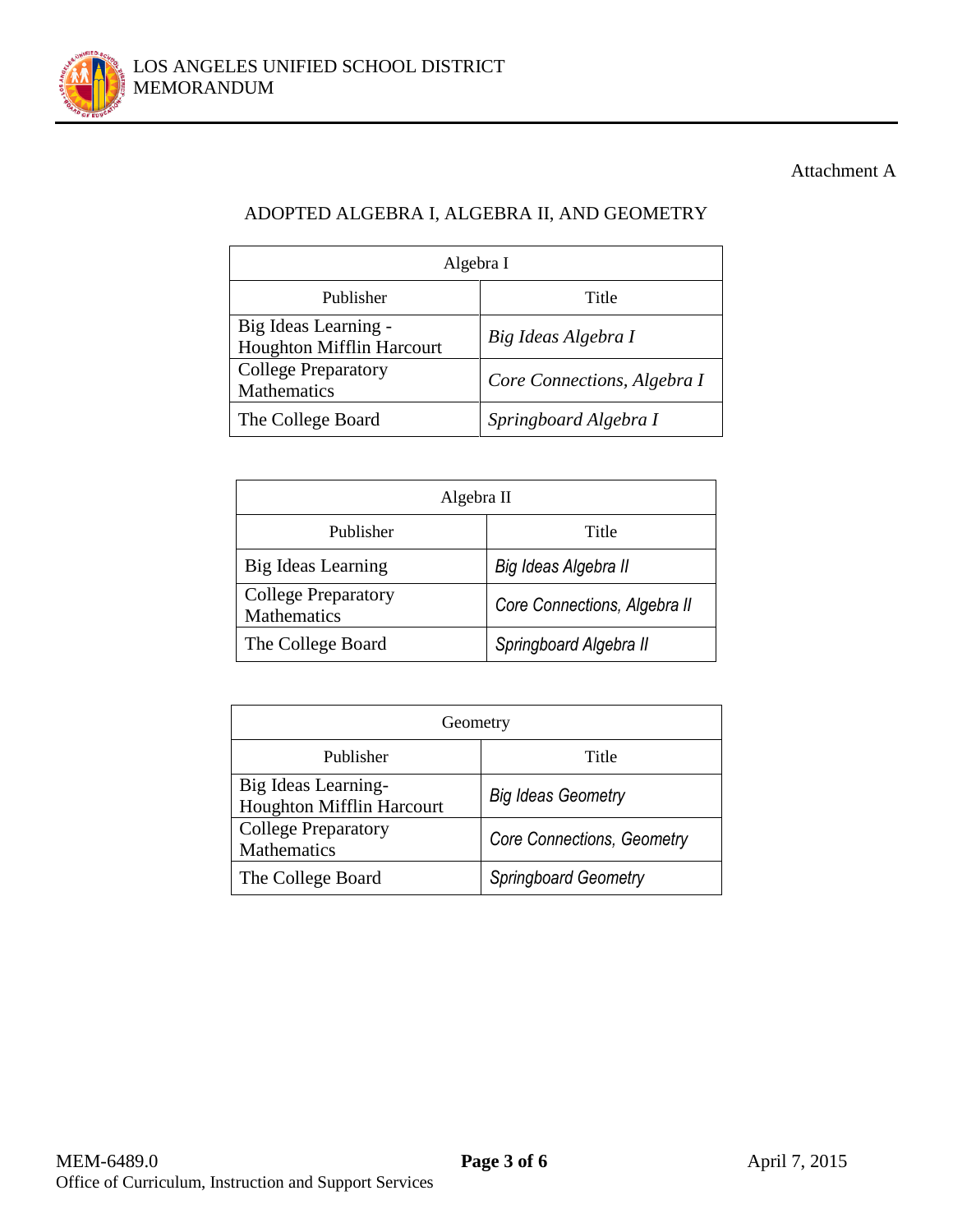

## Los Angeles Unified School District **INTEROFFICE CORRESPONDENCE**

April 7, 2015

MEM-6489 ATTACHMENT B

**TO:** Esther Sinofsky, Administrative Coordinator **DATE:** Integrated Library & Textbook Support Services (due no later than **April 30, 2015)**

**FROM: \_\_\_\_\_\_\_\_\_\_\_\_\_\_\_\_\_\_\_\_\_\_\_\_\_\_\_\_\_\_\_\_,** Principal \_\_\_\_\_\_\_\_\_\_\_\_\_\_\_\_\_\_\_\_\_\_\_\_\_\_\_\_\_\_\_\_, High School, Location Code \_\_\_\_\_\_\_\_\_\_

## **SUBJECT: SELECTION OF ALGEBRA I, ALGEBRA II, AND GEOMETRY TEXTBOOKS CHECKLIST**

We have reviewed the recommended choices using the following criteria:

- $\Box$  Data of student performance on the Mathematics disaggregated CST scores
- $\Box$  Data of student performance on the Mathematics periodic assessments
- $\Box$  Academic rigor of the textbooks
- $\Box$  Coverage of the Common Core State Standards Mathematics with California additions and the Mathematical Practice Standards
- Appropriateness for English Language Learners, Standard English Learners, Students With Disabilities and students identified as GATE
- $\Box$  Data on years of faculty experience and certification
- $\square$  Description of differentiated professional development support for faculty

Based on the above criteria, we have chosen only **one** textbook in each subject as indicated below:

## **Algebra I**

| $\Box$ Core Connections, Algebra I | College Preparatory Mathematics (CPM)  |
|------------------------------------|----------------------------------------|
| $\Box$ Big Ideas Algebra I         | Big Ideas - Houghton Mifflin Harcourt. |
| $\Box$ Springboard Algebra 1       | The College Board                      |

## **Algebra II**

| $\Box$ Springbaord Algebra II       | The College Board                     |
|-------------------------------------|---------------------------------------|
| $\Box$ Core Connections, Algebra II | College Preparatory Mathematics (CPM) |
| $\Box$ Big Ideas Algebra II         | Big Ideas Learning (HMH)              |

## **Geometry**

| $\Box$ Big Ideas Geometry         | Big Ideas Learning (HMH)              |
|-----------------------------------|---------------------------------------|
| $\Box$ Core Connections, Geometry | College Preparatory Mathematics (CPM) |
| $\Box$ Springboard Geometry       | The College Board                     |

Please submit via school mail to Esther Sinofsky, Administrative Coordinator[, esther.sinofsky@lausd.net](mailto:esther.sinofsky@lausd.net) or by fax to (213) 241-2560, **no later than Thursday, April 30, 2015**.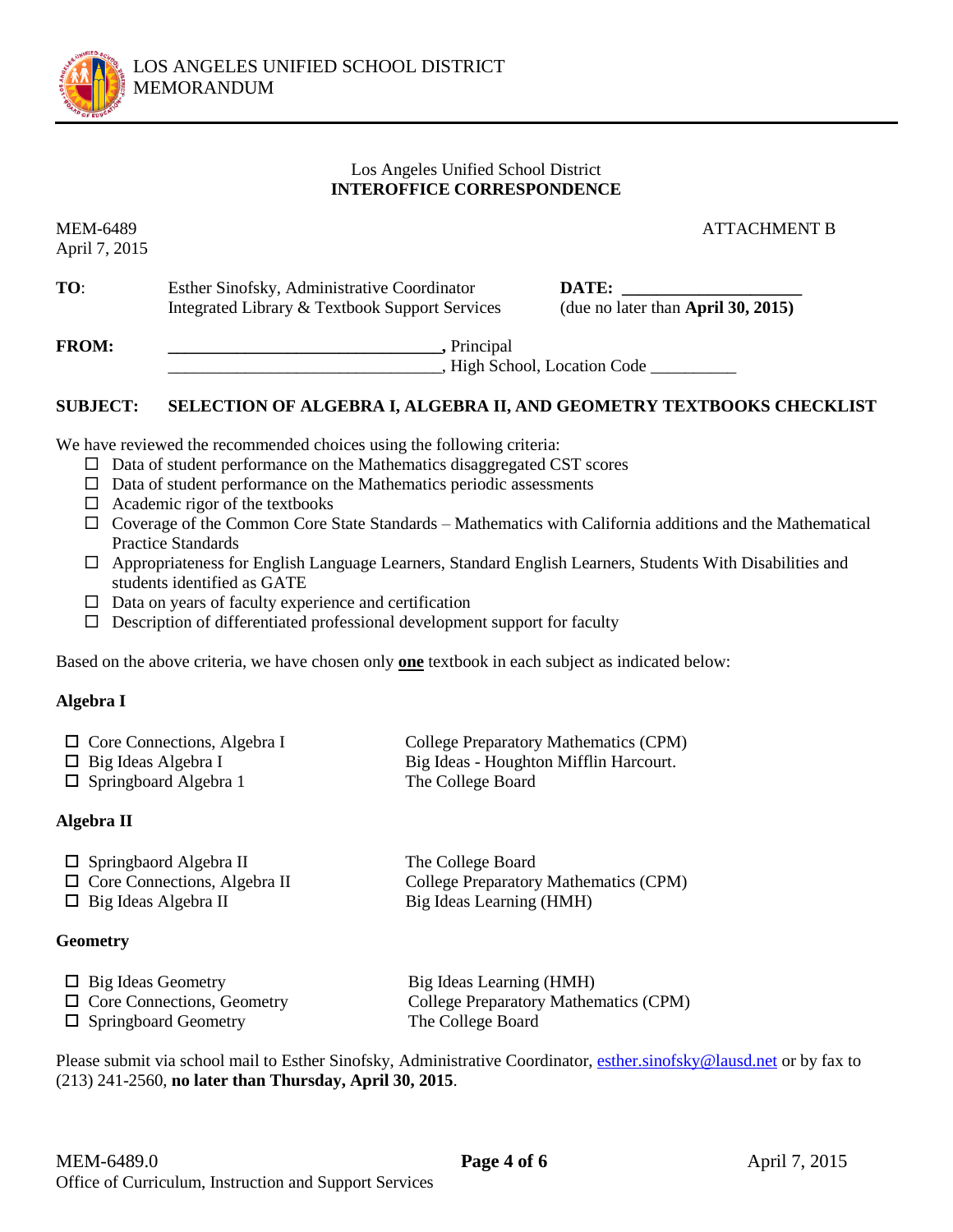

| PRELMINARY CONFLICT ANALYSIS: Before you begin participating on a selection committee, please answer the                                                                                                                                                                                                                                                                                                                                                                                                                                                                                                               |                   | <b>CONFLICT MANAGEMENT</b><br><b>LOCAL TEXTBOOK SELECTION COMMITTEES</b> |                                  | <b>Building Trust</b><br><b>Inside and Out</b> |    |
|------------------------------------------------------------------------------------------------------------------------------------------------------------------------------------------------------------------------------------------------------------------------------------------------------------------------------------------------------------------------------------------------------------------------------------------------------------------------------------------------------------------------------------------------------------------------------------------------------------------------|-------------------|--------------------------------------------------------------------------|----------------------------------|------------------------------------------------|----|
| questions below to determine whether you have any potentially conflicting interests. Thank you!<br><b>FIRST NAME:</b>                                                                                                                                                                                                                                                                                                                                                                                                                                                                                                  | <b>LAST NAME:</b> |                                                                          | <b>EMPLOYEE ID#:</b>             |                                                |    |
| <b>SCHOOL OR OFFICE:</b>                                                                                                                                                                                                                                                                                                                                                                                                                                                                                                                                                                                               | <b>ADDRESS:</b>   |                                                                          |                                  |                                                |    |
| PHONE:                                                                                                                                                                                                                                                                                                                                                                                                                                                                                                                                                                                                                 | EMAIL:            |                                                                          | <b>EDUCATION SERVICE CENTER:</b> |                                                |    |
| <b>Potentially Conflicting Interests</b>                                                                                                                                                                                                                                                                                                                                                                                                                                                                                                                                                                               |                   |                                                                          |                                  | Yes                                            | No |
| 1. Are you or any member of your family (including co-habitants) a current or former employee,<br>consultant, contractor or board member of an entity that has contracted or is planning to contract<br>with LAUSD in the instructional arena?<br>If yes, please elaborate with specific identities, include additional pages, if necessary, Example: Your spouse works for a<br>textbook publishing company.                                                                                                                                                                                                          |                   |                                                                          |                                  | п                                              | п  |
| 2. Do you or any member of your family (including co-habitants) own - directly or indirectly - a<br>financial interest (including stock, stock options, or other securities) in any business entity that has<br>contracted or is planning to contract with LAUSD in the instructional arena?<br>If yes, please elaborate with specific identities, include additional pages, if necessary, Example: Your child owns stock in<br>a company that produces instructional materials.                                                                                                                                       |                   |                                                                          |                                  | п                                              | п  |
| 3. During the past 12 months, have you or any member of your family (including co-habitants)<br>received or been promised any salary, royalties, consulting fees, honoraria, gifts or loans from any<br>person or entity (including any subsidiary, parent organization, or other affiliate) that has<br>contracted or is planning to contract with LAUSD in the instructional arena?<br>If yes, please elaborate with specific identities and dates, include additional pages, if necessary. Example: You have<br>served as a contributor, editor, author or other consultant for an instructional materials company. |                   |                                                                          |                                  | п                                              | п  |
| 4. Can you identify any other personal or professional affiliation you have that could create an actual<br>or apparent conflict with your responsibilities for LAUSD's selection committee?<br>If yes, please elaborate with specific identities, include additional pages, if necessary, Example: Your co-habitant is the<br>board president for a non-profit that lobbles LAUSD officials on curriculum and instruction.                                                                                                                                                                                             |                   |                                                                          |                                  | п                                              | п  |
| 5. Do you understand that leading up to and throughout your service on LAUSD's committee that<br>you or any member of your family (including co-habitants) may not have any economic interest in<br>any entity that is under consideration by LAUSD in the instructional arena? As a general rule, an                                                                                                                                                                                                                                                                                                                  |                   |                                                                          |                                  | п                                              | п  |

I certify that the information I have provided in this form is accurate to the best of my knowledge for the date I have signed, and I commit to providing an updated form whenever there is a material change to this information.

Signature

**LAUSD Title** 

Date

Form 700 Alert: Please remember that under California law if you participate on the selection committee you must submit a Statement of Economic<br>Interests (Form 700) within 30 days of beginning participation on the committe

**CM REV0314** 

Return to your committee coordinator or administrator

Los Angeles Unified School District . Ethics Office 333 S. Beaudry Avenue, 20th Floor . Los Angeles . California 90017 Tel: (213) 241-3330 · Fax: (213) 241-3319